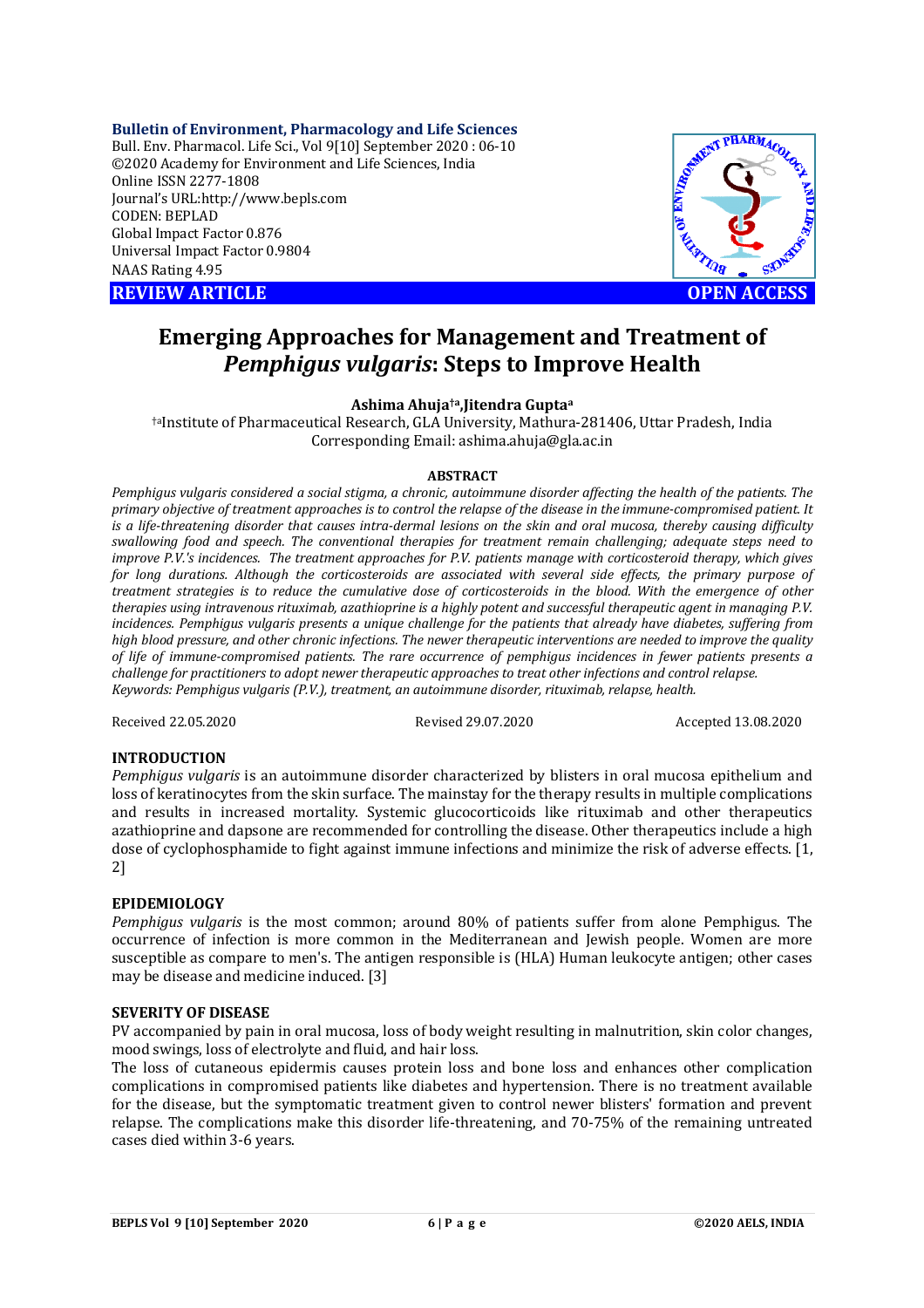#### **Ahuja and Gupta**

In Pemphigus, an autoimmune disorder, the body produces antibodies that destroy skin and oral mucosal cells. It is not contagious, and sometimes it is triggered by Angiotensin-converting enzyme inhibitors and antibiotics like penicillin. [4]

## **RISK FACTORS AND COMPLICATIONS OF** *PEMPHIGUS VULGARIS*

The infected blisters in the mouth are painful, having pus cells and inflamed, red cells on the oral epithelium. The infected blisters are potentially life-threatening if untreated; the medical intervention of dermatologists immediately needed to reduce the severity of the infection. The disease has a stigma of frightening, loneliness, and mental confusion among infected patients. [5] The complications in Pemphigus Patients are explained in Figure. 1

#### **DIAGNOSIS OF PEMPHIGUS PATIENT**

- **Immunofluorescence testing along with Biopsy:** Helps to differentiate between oral lesions and Pemphigus lesions.
- **Histopathological studies:** Helps in detecting the size of vacuoles.
- **Blood Test:** To detect antibodies in blood using ELISA (enzyme-linked immune sorbent assay) test
- **Endoscopy:** Chest and Throat to find out blisters [6, 7, 8]

| Category                                | <b>Drugs</b>                                                                   | Dose Regimen                                                     | <b>Response Time</b>                                                          | <b>Treatment</b><br><b>Success</b>                                              |
|-----------------------------------------|--------------------------------------------------------------------------------|------------------------------------------------------------------|-------------------------------------------------------------------------------|---------------------------------------------------------------------------------|
| Oral<br>Corticosteroids                 | Prednisolone, Wysolone                                                         | 45-60mg/day,<br>no<br>improvement,<br>dose increase to<br>50-60% | <b>Blister cessation</b><br>occurs within 3<br>weeks, full<br>healing 8 weeks | 29% Patients<br>showed<br>improved<br>symptoms                                  |
| Pulse<br>Intravenous<br>corticosteroids | Methyl prednisolone,<br>Dexamethasone<br>Prednisolone/Cyclosporine<br>(5mg/kg) | 250-100mg                                                        | Recommended<br>as adjuvant in<br>severe cases,                                | 2-3 months                                                                      |
| Adjuvant<br>Therapy                     | Azathioprine                                                                   | $1-3mg/kg$                                                       | Initial 3 weeks,<br>blisters heal                                             | 28-45%<br>improves                                                              |
|                                         | Pulse cyclophosphamide,<br>dexamethasone                                       | 100mg, increase<br>dose if needed                                | Healing occurs<br>within 4 weeks                                              | 48%<br>patient's<br>condition<br>improved                                       |
|                                         | Methotrexate                                                                   | 125mg/week                                                       | Healing within 6<br>months                                                    | 26 %<br>improved                                                                |
| Anti-<br>Inflammatory<br>Drugs          | Dapsone                                                                        | 250-100mg                                                        | Initial 3 weeks.<br>blisters heal                                             | 20-32%<br>condition<br>improved                                                 |
| Modern<br>Medicine                      | Gold                                                                           | 50mg/week                                                        | Healing in 10<br>weeks                                                        | 28%<br>improved,<br>17-35%<br>patients<br>suffer from<br>withdrawal<br>symptoms |
|                                         | Immuno adsorption: Rituximab &<br>Cyclophosphamide                             | 1000mg in<br>repeated dose 4<br>weeks                            | 4 weeks                                                                       | 30-50%                                                                          |
|                                         | Rituximab                                                                      | 1000mg every 2<br>week, 375mg<br>every week                      | Healing requires<br>3 weeks, stay in<br>hospital                              | 85-90%<br>patients<br>improved                                                  |
|                                         | Cholinergic agonist<br>Pyridostigmine                                          | 50-100mg every<br>day                                            | Healing 6 weeks                                                               | 50%<br>improved<br>condition                                                    |

| Table 1. Treatment plan for Pemphigus vulgaris patients |  |  |
|---------------------------------------------------------|--|--|
|                                                         |  |  |
|                                                         |  |  |
|                                                         |  |  |

*PEMPHIGUS VULGARIS***: LIFESTYLE MODIFICATION, HOME REMEDIES AND SUPPORTIVE CARE** 

The patients advised maintaining regular oral hygiene and skin conditions to improve health.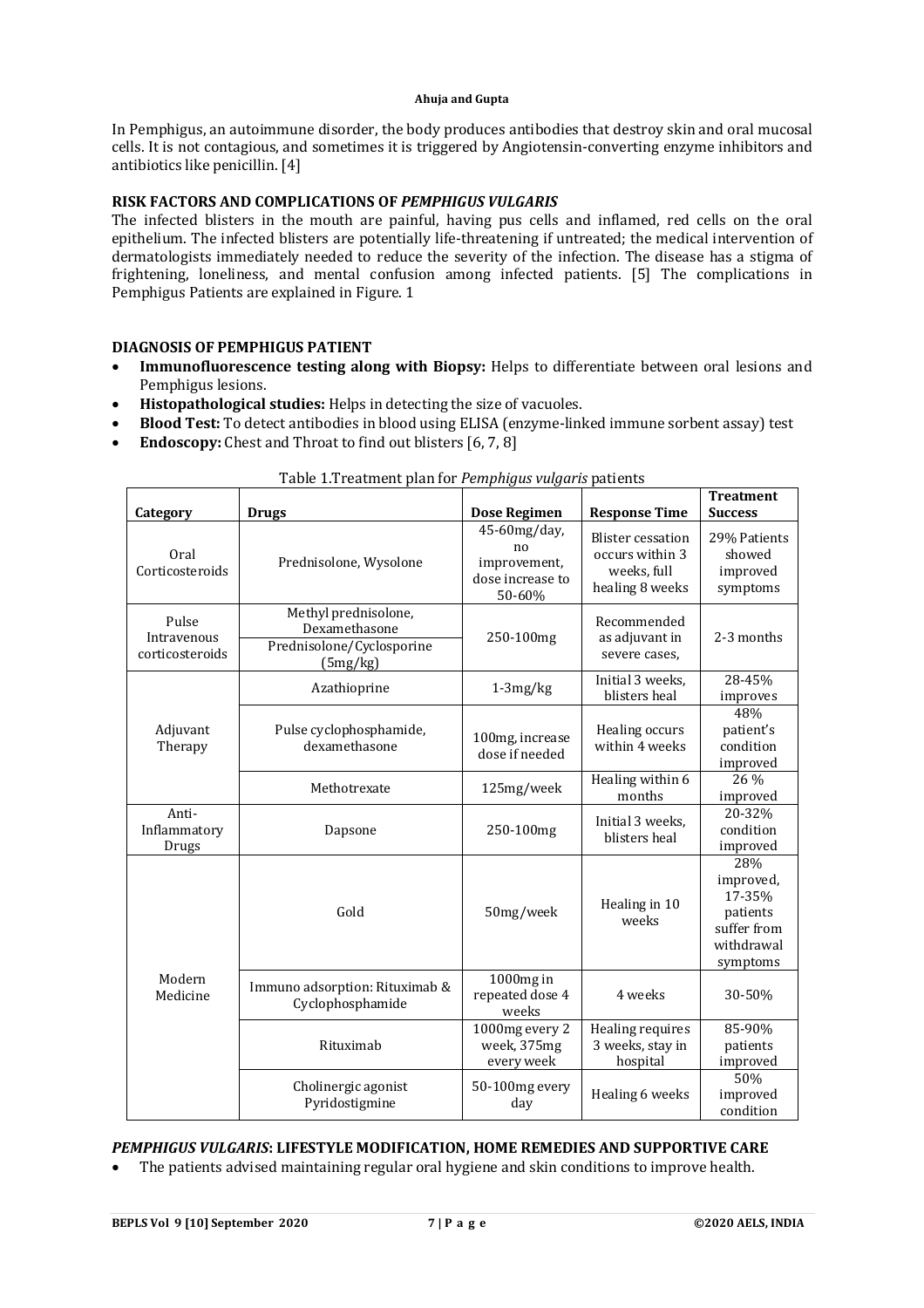#### **Ahuja and Gupta**

- Follow Guidelines of Dermatologist: Clean infected wounds regularly, apply OTC medication to minimize the wounds' pain.
- Gentle washing of skin surface: use mild soap or cleansers to clean the body surface, avoid excess rubbing, use warm water if needed
- Consult Dentist for Regular opinion: Maintain oral hygiene, use a soft brush for cleaning teeth and tongue surface, gargle with suitable antiseptics like betadine, rinse mouth 2-3 times a day, apply a local anaesthetic to reduce oral pains like orasore.
- Avoid immediate contact of Heat and U.V. rays: Prevention of the patient infected wound from direct contact of heat, may form new blisters.
- Avoid food items: Do not eat spicy items, may cause pain in the mouth, eat food after cooling at room temperature, wherever necessary, increase vitamin, protein rich foods, and boost fiber content in the diet.
- Home Remedies: Neem poultice on infected wounds for symptomatic relief, vasaka leaf for antiulcer, wound healing effects, Acacia for anti-inflammatory effects.
- Support therapy: Patients may suffer from stress and insomnia; proper counselling and continuous medical inventions help minimize patient suffering.
- Naturopathy and Yoga: Patients advised restricted-calorie diet having watermelon, sprouts, and leafy vegetables, increased electrolyte content in improving quality of life, and reducing comorbidities. Application of Neem oil and Turmeric paste on blisters provides supportive care along with relaxation exercise. [9, 10]

#### **MEDICAL FOCUS ON TREATMENT PLAN**

Depending upon the severity of the disease, the medications can be used alone or combined to improve patient conditions (Table 1). [11, 12, 13, 14, 15, 16]. The Schematic representation of P.V. patient therapy explained in Figure 2.



Figure 1. Complications in PV Patient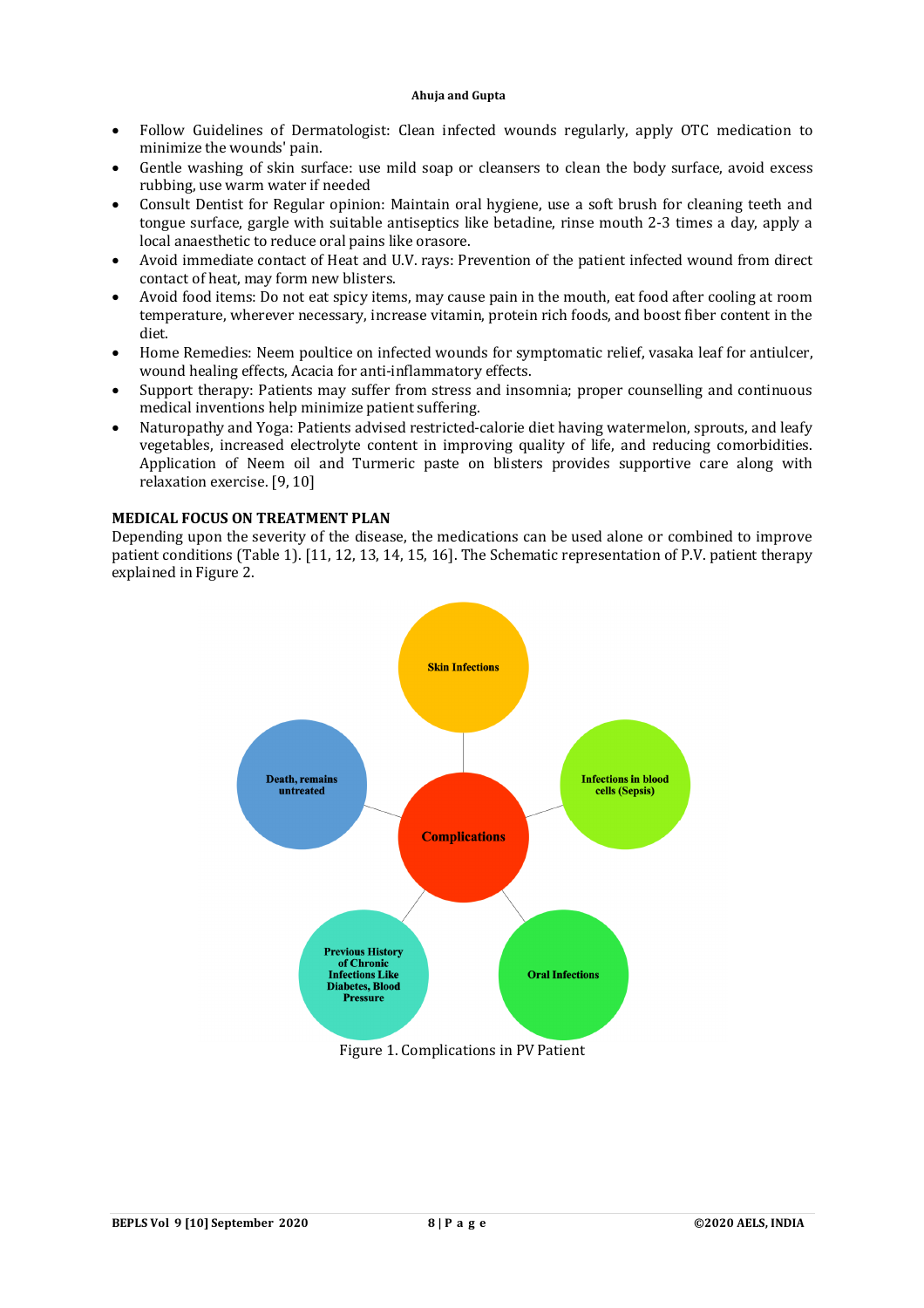

Figure 2. Schematic representation of Pemphigus Vulgaris Therapy

## **CONCLUSION**

*Pemphigus vulgaris* is a rare disease, life-threatening disorder, and the fatality is steadily increasing with every passing moment. The damage in oral mucosa and the subcutaneous surface has an impact on the quality of life. Although many treatments have tried for the management of pemphigus patients, none of them showed absolute success. The multidisciplinary treatment approaches adopted and recommended for optimized patient care. The early prognosis and detection were vital for achieving adequate scientific measures for the management of Pemphigus. The steroidal therapy and pulse therapy with rituximab proved to be path-breaking in the affected patient's control. The selection of optimal dose using systemic steroids has also shown successful prognosis in the patient and regular exercise and yoga to minimize patients' suffering. The researchers focus on future findings on antigen-based approaches using novel therapies to manage Pemphigus for better health care.

## **ETHICS COMMITTEE APPROVAL AND PATIENT CONSENT**

None

## **CONFLICT OF INTEREST**

The author declared none conflict of interest

## **FINANCIAL ASSISTANCE**

None

#### **ACKNOWLEDGEMENTS**

The author is thankful to GLA University, Mathura, for providing support in presenting this review article.

#### **REFERENCES**

- 1. [https://www.uptodate.com/contents/initial-management-of-pemphigus-vulgaris-and-pemphigus](https://www.uptodate.com/contents/initial-management-of-pemphigus-vulgaris-and-pemphigus-)foliaceus(accessed October 15, 2020).
- 2. Kridin, K. (2018). Emerging treatment options for the management of *Pemphigus vulgaris*. 4: 757-778.